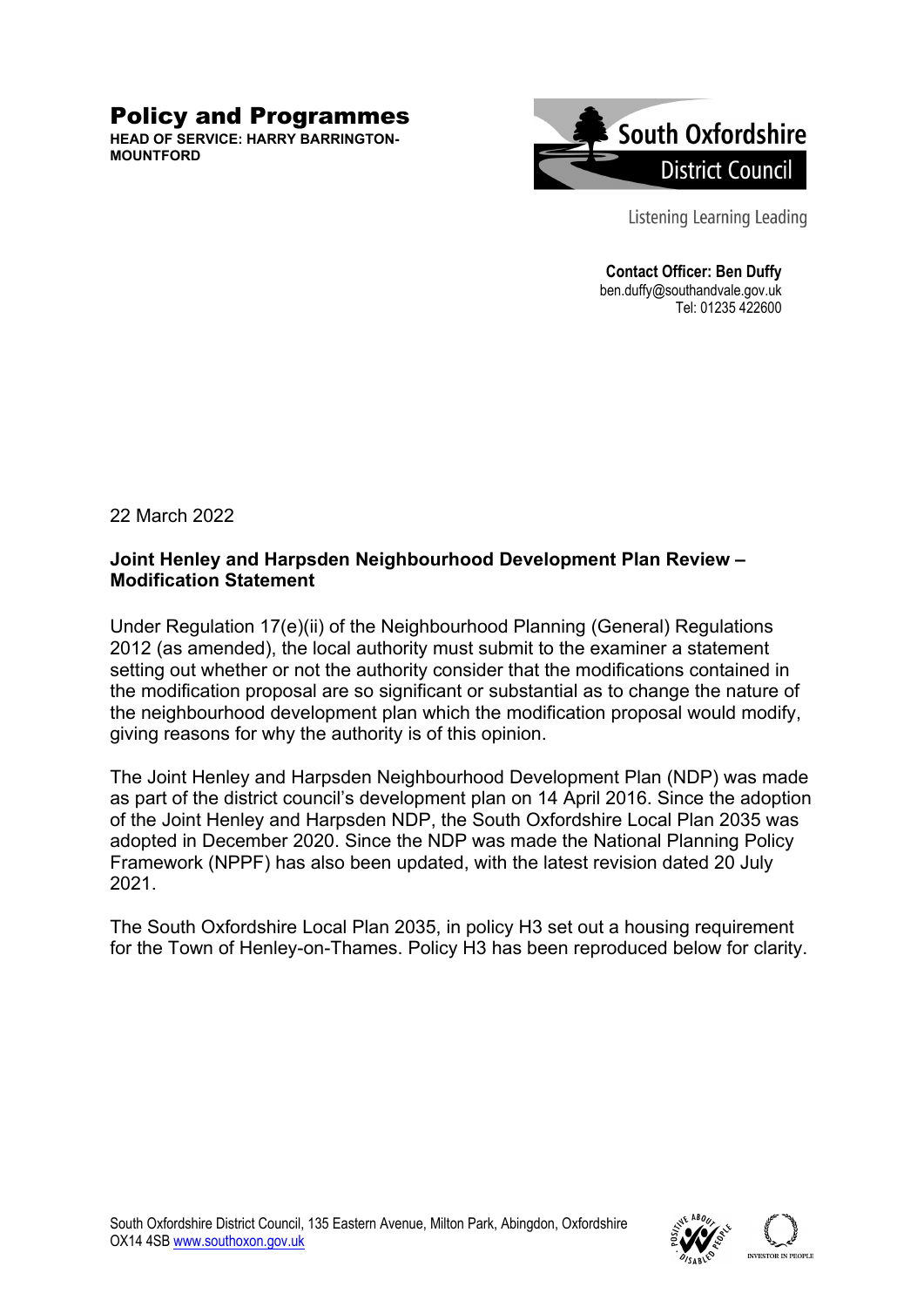Policy H3: Housing in the Towns of Henley-on-Thames. Thame and Wallingford

- 1. A minimum housing requirement of 3,873 homes will be collectively delivered in the towns of Henley-on-Thames, Thame and Wallingford as follows:
	- i) Henley-on-Thames: at least 1,285 homes
	- ii) Thame: at least 1,518 homes
	- iii) Wallingford: at least 1,070 homes
- 2. Neighbourhood Development Plans for the market towns should seek to meet demonstrable local needs, for example for specialist or affordable housing, even where this would result in housing provision in excess of the outstanding requirement shown in Table 4d.
- 3. Land within the allocation at West of Wallingford will be developed to deliver approximately 555 new homes. Proposals will be expected to deliver:
	- i) Access from the western bypass, with no vehicular access provided through Queen's Avenue and the discouragement of traffic from entering the Wallingford AQMA;
	- ii) The western and southern boundaries are reinforced with significant landscape buffers, with no built development along the western boundary adjacent to the bypass.
- 4. If a Neighbourhood Development Plan has not adequately progressed with allocating sites\* to meet these requirements within 12 months of adoption of this Local Plan, planning applications for housing in that market town will be supported provided that proposals comply with the remainder of the policies in this Development Plan.

\* the Plan has reached submission stage and has allocated sufficient housing sites.

The Joint Henley and Harpsden NDP Review is seeking to respond to these local and national planning policy changes. The following policy changes have been made:

- Policy ENV1: Air Quality- Proposed new policy
- Policy ENV2 (Formerly EN1): Biodiversity Material Modification- Policy updated to recognise importance of biodiversity to reflect the new Local Plan, including requirements in policy HEN1 to enhance the town's environment and changes to national planning policy.
- Policy ENV3: Trees- Proposed new policy
- Policy ENV4: Local Green Spaces- Proposed new policy
- Policy ENV5: Watercourses- Proposed new policy
- Policy SD1: Minimising Carbon Emissions- Proposed new policy
- Policy SD1a: Fabric First Approach- Proposed new policy
- Policy SD2 (Formerly DQS2): Community Energy Projects- No changes
- Policy SD3 (Formerly DQS1): Local Character- Proposed modification to policy to reflect updated evidence including Conservation Area Appraisal Management Plan.
- Policy H1 (Formerly H2): Design Brief- No changes
- Policy H2: Affordable Housing- Proposed new policy

South Oxfordshire District Council, 135 Eastern Avenue, Milton Park, Abingdon, Oxfordshire OX14 4SB www.southoxon.gov.uk

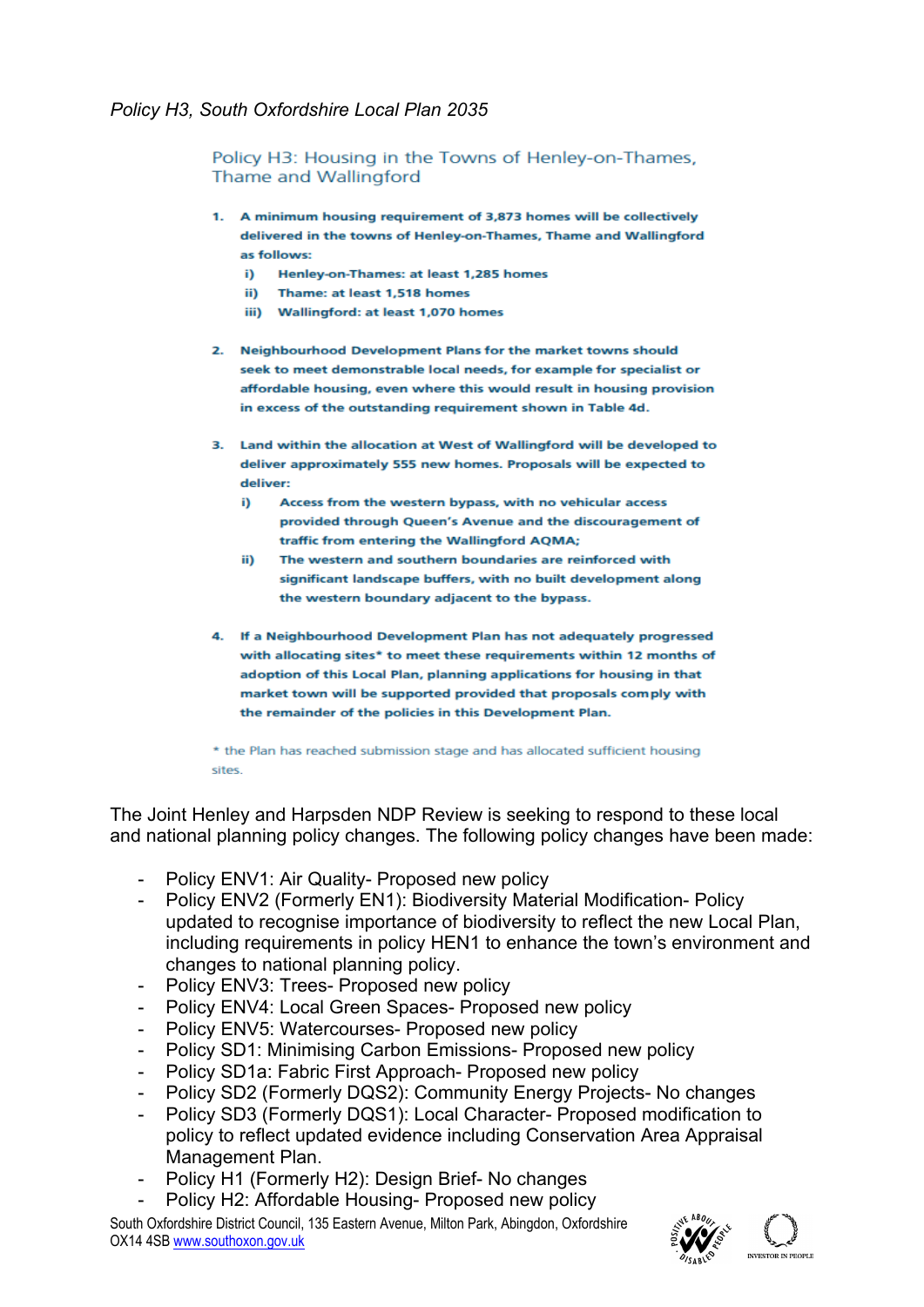- Policy H3: Housing type and mix (Formerly type and size of new housing)- Proposed modification to reflect latest housing evidence.
- Policy H4: Infill and self-build dwellings- No changes
- Policy E1: Supporting Henley's Economy- No changes
- Previously Policy E2: Former Wyevale Garden Centre (SITE P)- Proposed modification to remove policy as the site is subject to planning permission (P18/S0951/O)
- Policy E2 (Formerly TCE1): Henley town centre- No changes
- Policy E3 (Formerly TCE2): Market Place Hub- No changes
- Policy TCE3: Hotel and Bed Space-Proposed modification to remove policy, reflecting updated evidence demonstrating that hotel and visitor bed space need has been met for the town.
- Policy E4 (Formerly TCE4): Employment and Residential above shops- No changes
- Policy T1: Impact of development on the transport network- Proposed modification to policy to recognise importance of air quality and improving health outcomes as well as to reflect updated policy in the new Local Plan and national planning policy. This includes the requirements set out in policy HEN1 to address air quality issues.
- Policy T2: Active Travel (Formerly CYCLING ROUTES)- Proposed modification to incorporate into a wider Active Travel Policy.
- Policy T3: Easing Congestion- No changes.
- Policy T4: EV Charging Points- New policy.
- Policy T5: Public Transport- New policy.
- Policy T6: Parking and Standards- New policy.
- Policy SCI1: Comprehensive Renewal of Gillotts School- No changes.
- Policy SCI2: Renewal and Enhancement of Community Facilities- No changes.
- Policy SCI3: Community Right to Build- No changes.
- Policy SCI4: Henley College- No changes.
- Policy TCE5: 16-18 Hart Street (Former Latino's Night Club) (SITE AE)- Proposed modification to remove policy as deliverability of the site is not known.
- Policy SP1: Highlands Farm (SITE M)- Proposed modification to remove policy as site has planning permission (P16/S0077/O) and is currently being built out.
- Policy SP2: Mill Lane Former Jet Garage (SITE H)- Proposed modification to remove policy as the site has been developed.
- Policy DS1 (Formerly H1): Allocate land for 500 new homes- Proposed modification to create new policy DS1: Proposed Allocations which sets out the residential site allocations made by the plan.
- Policy DS4 (Formerly SP3): Empstead Works/ Stuart Turner (SITE E)- Proposed modification to require at least 1,500sqm for a single format food store as required through the Local Plan policy TC4.
- Policy DS5 (Formerly SP4): Chilterns End (SITE F)- No changes.
- Policy DS6 (Formerly SP5): 357 Reading Road (SITE J)- Proposed modification to increase allocation from 30 dwellings to 50 dwellings and to require 200sqm of retail/commercial (changing from solely retail).
- Policy SP6: Wilkins (SITE U)- Proposed modification to remove policy as site has been developed.
- Policy SP7: TA Centre (SITE V)- Proposed modification to remove policy as site is not considered to be deliverable.

South Oxfordshire District Council, 135 Eastern Avenue, Milton Park, Abingdon, Oxfordshire OX14 4SB www.southoxon.gov.uk